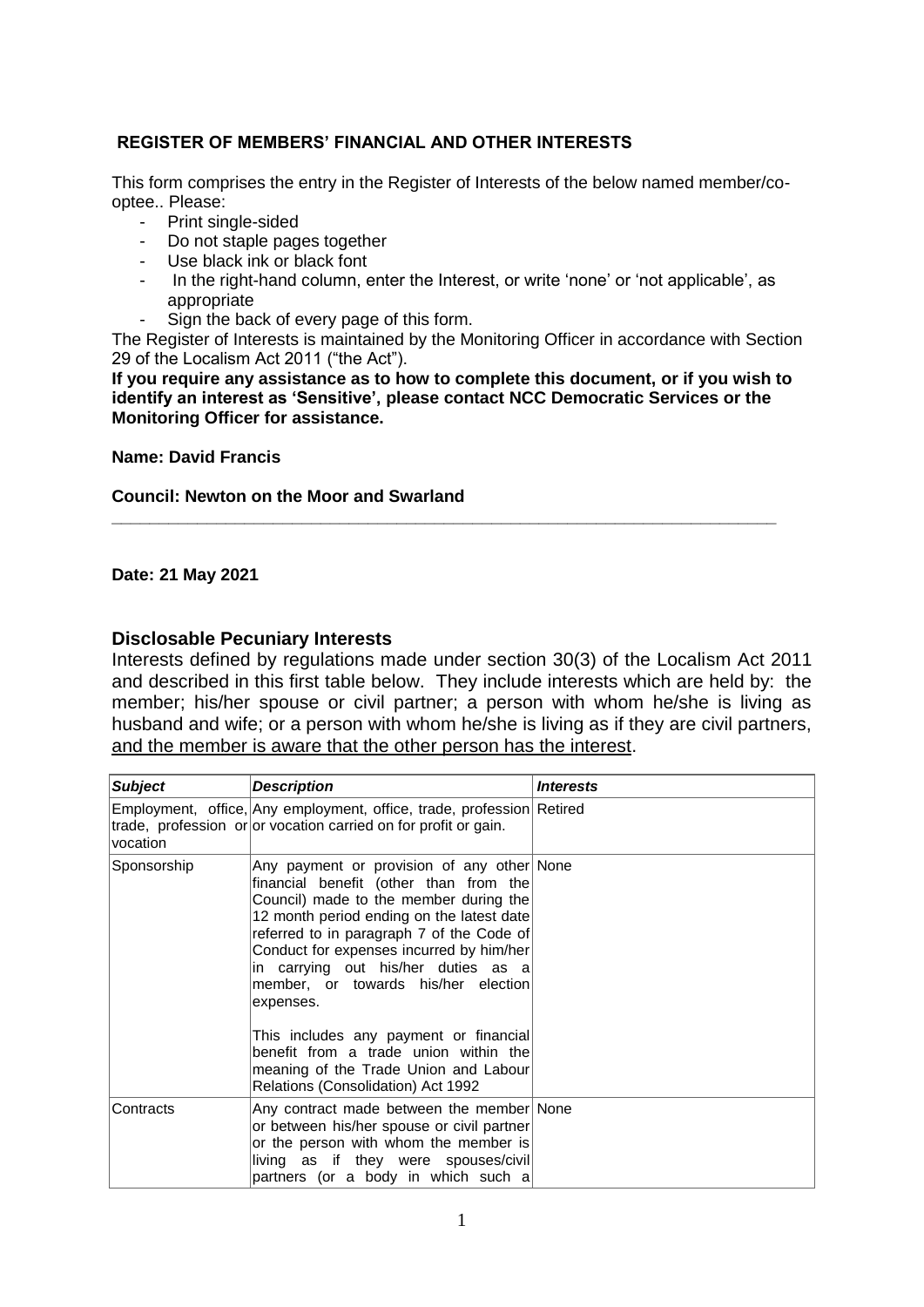|                   | person is a partner in a firm, a director of<br>an incorporated body or holds the<br>beneficial interest in securities*) and the<br>Council -<br>(a) under which goods or services are to<br>be provided or works are to be executed;<br>and<br>(b) which has not been fully discharged.<br>This includes all contracts between the<br>Council and any company of which the<br>member (or spouse, partner etc) is a<br>director.                                                                                                                                                                                                                     |  |
|-------------------|------------------------------------------------------------------------------------------------------------------------------------------------------------------------------------------------------------------------------------------------------------------------------------------------------------------------------------------------------------------------------------------------------------------------------------------------------------------------------------------------------------------------------------------------------------------------------------------------------------------------------------------------------|--|
| Land              | Any beneficial interest in land which is Home: West Winds, NE65 9JY<br>within the area of the Council.                                                                                                                                                                                                                                                                                                                                                                                                                                                                                                                                               |  |
| Licences          | Any licence (alone or jointly with others) to None<br>occupy land in the area of the relevant<br>authority for a month or longer.                                                                                                                                                                                                                                                                                                                                                                                                                                                                                                                    |  |
|                   | Corporate tenancies Any tenancy where (to the member's None<br>knowledge)-<br>(a) the landlord is the Council; and<br>(b) the tenant is a body in which the<br>member, or his/her spouse or civil<br>partner/ the person with whom<br>the member is living as if they<br>were spouses/civil partners has a<br>beneficial interest.<br>This includes all tenancies between the<br>Council and any company of which the<br>member (or spouse, partner etc) is a<br>director.                                                                                                                                                                           |  |
| <b>Securities</b> | Any beneficial interest in securities of $a $ None<br>body where-<br>(a) that<br>body<br>(to<br>the<br>member's<br>knowledge) has a place of business or<br>land in the area of the Council; and<br>b) either-<br>the total nominal value of the<br>(i)<br>securities* exceeds £25,000 or one<br>hundredth of the total issued share<br>capital of that body; or<br>(ii) if the share capital of that body is of<br>more than one class, the total nominal<br>value of the shares of any one class in<br>which the relevant person has a<br>beneficial<br>interest<br>exceeds<br>one<br>hundredth of the total issued share<br>capital of that class |  |

**\*'**Securities' means shares, debentures, debenture stock, loan stock, bonds, units of a collective investment scheme within the meaning of the Financial Services and Markets Act 2000 and other securities of any description, other than money deposited with a building society**.**

## **Other interests**